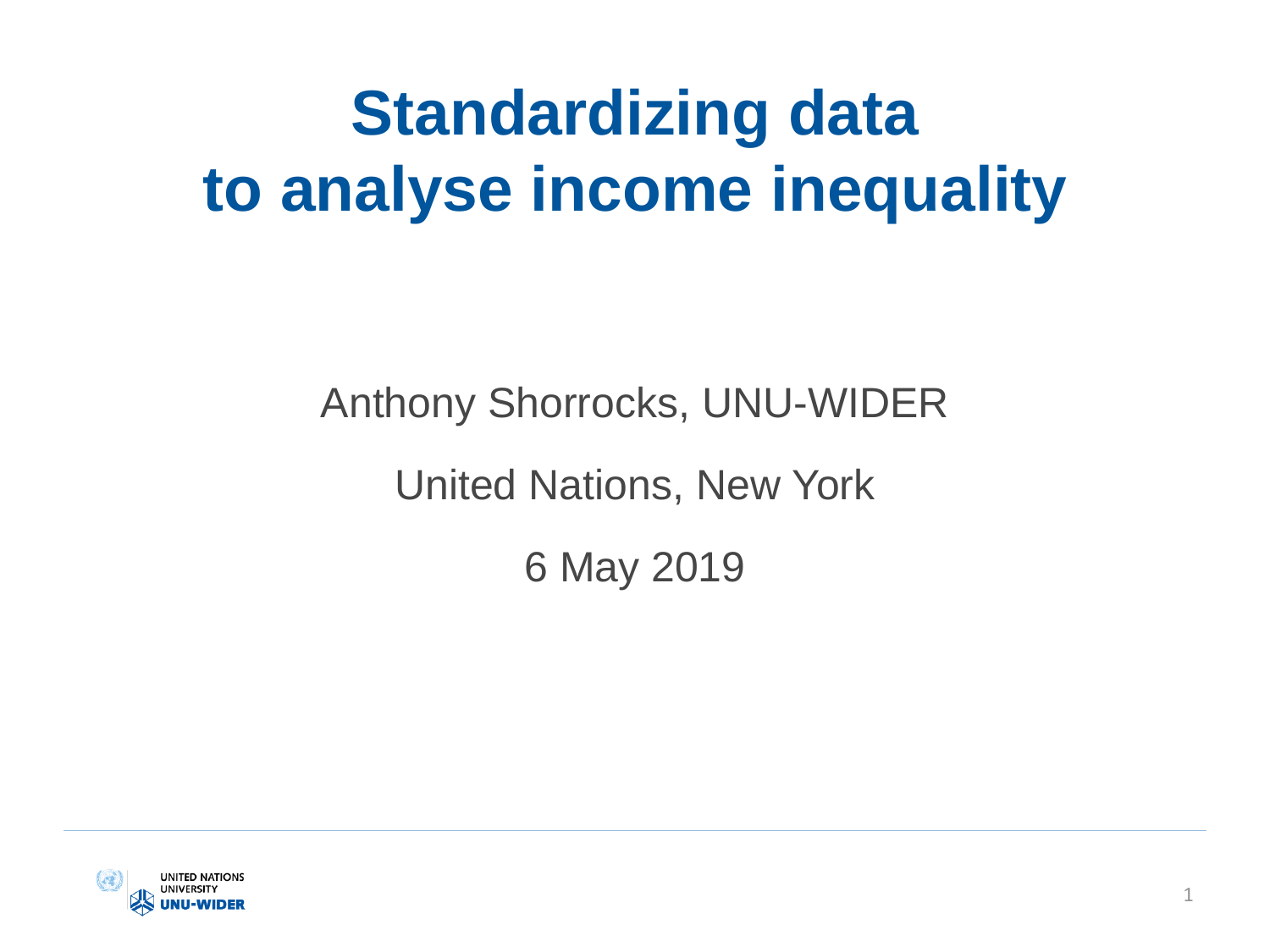### **"Standardizing data" means …**

- producing new data values and/or
- estimating new concepts

With a view towards providing **non-original** data that are:

- more reliable
- more useful
- more accessible to researchers

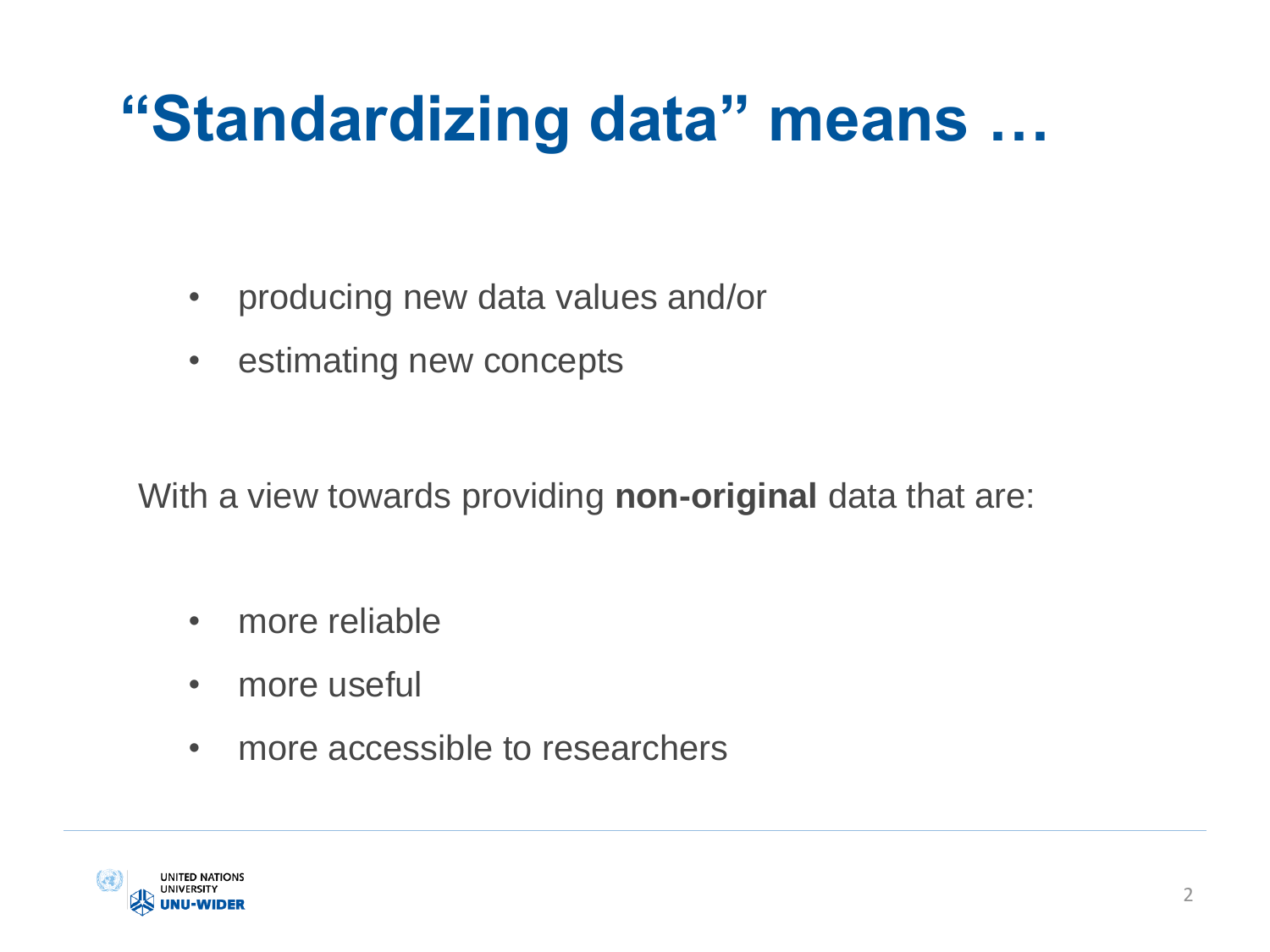### **WIID attributes**

Advantages:

- Coverage countries/timespan/sources
- Gini and **Lorenz** data

**Disadvantages** 

- Variable quality/reliability
- Difficult to authenticate older records
- Too much extraneous detail: resource, pop coverage etc
- Missing item values: Gini (some) Lorenz (many)
- Countries/years missing observations
- Top shares underestimated (survey data)

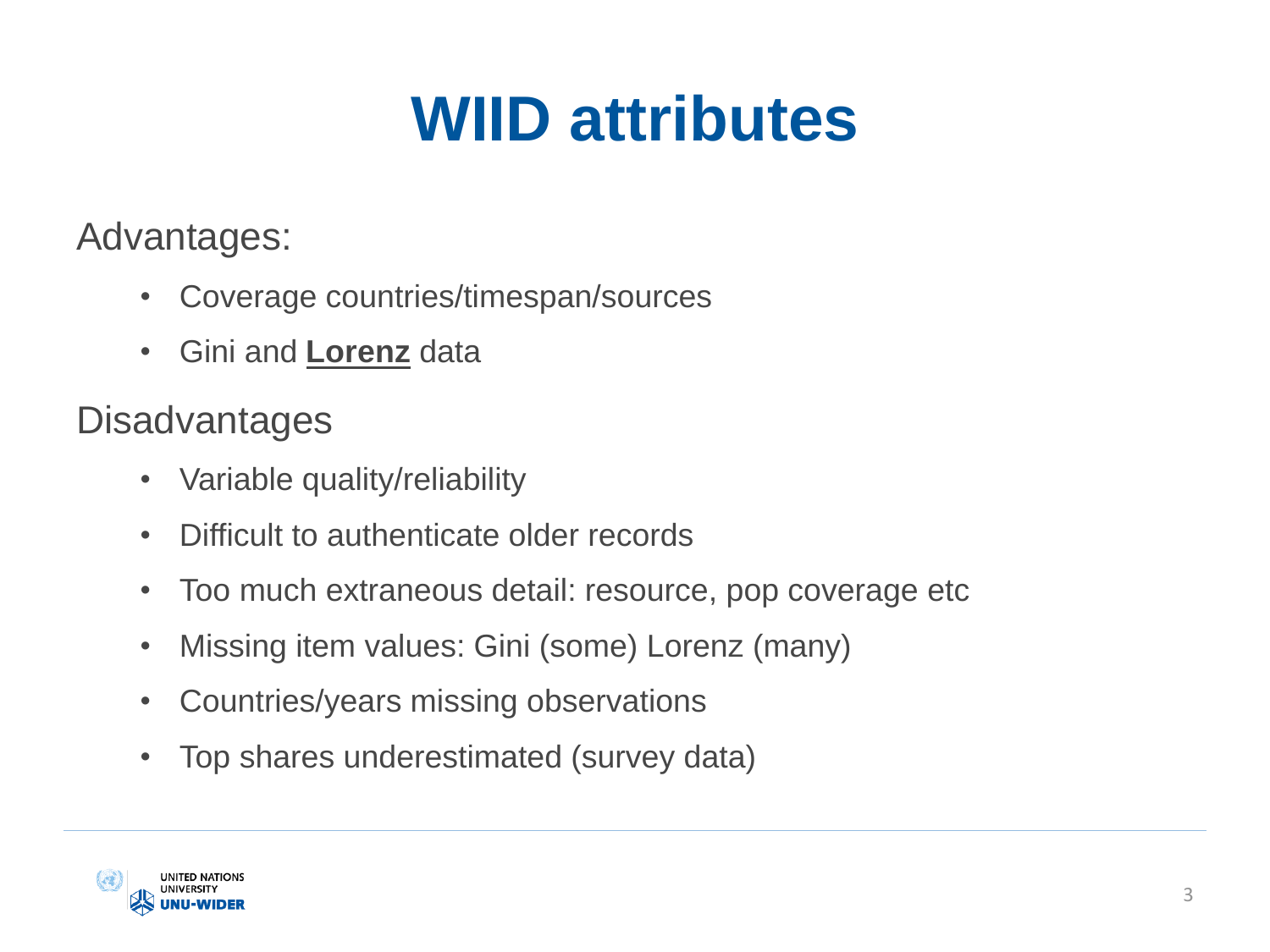### **WIID extensions**

Improve quality and add new features

Overall strategic principles:

- Do no evil: original reliable observations kept or given high weight
- Transparency: each step documented and justified
- Reversibility: users can substitute alternative methods at each stage
- Gini values derived from Lorenz curve
- Gini and Lorenz values are consistent
- Observations not all equal: LIS preferred source
- Recognize not exact science: generated numbers are best estimate

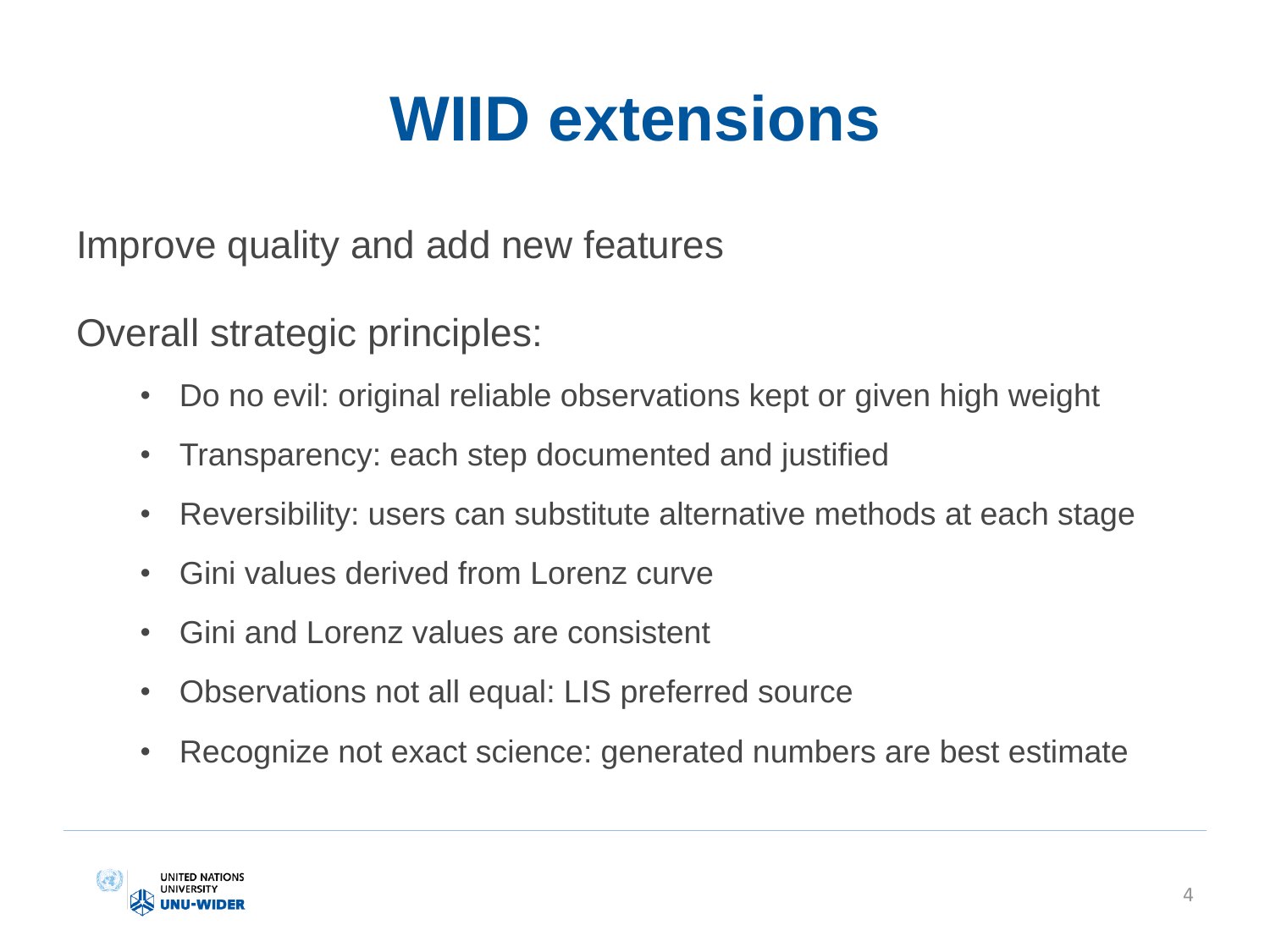## **WIID-EXTRA steps I**

- (1) Reorganize WIID into Lorenz format: share bottom 10%-80%, top 10%, 5%, 1%. Replace missing Lorenz values via "ungrouping" algorithm yielding synthetic income sample (any size) matching observed Lorenz pattern.
- (2) Use synthetic sample to estimate Gini values. Useful to check:
	- reliability of reported Gini values − some bad news
	- efficacy of ungrouping algorithm − broadly encouraging
- (3) Generate three **standardized** time series for each country/year reflecting:
	- (1) net income (2) gross income (3) consumption
	- distribution across persons of household resource per capita, based on LIS benchmark, full population and full geographical coverage.